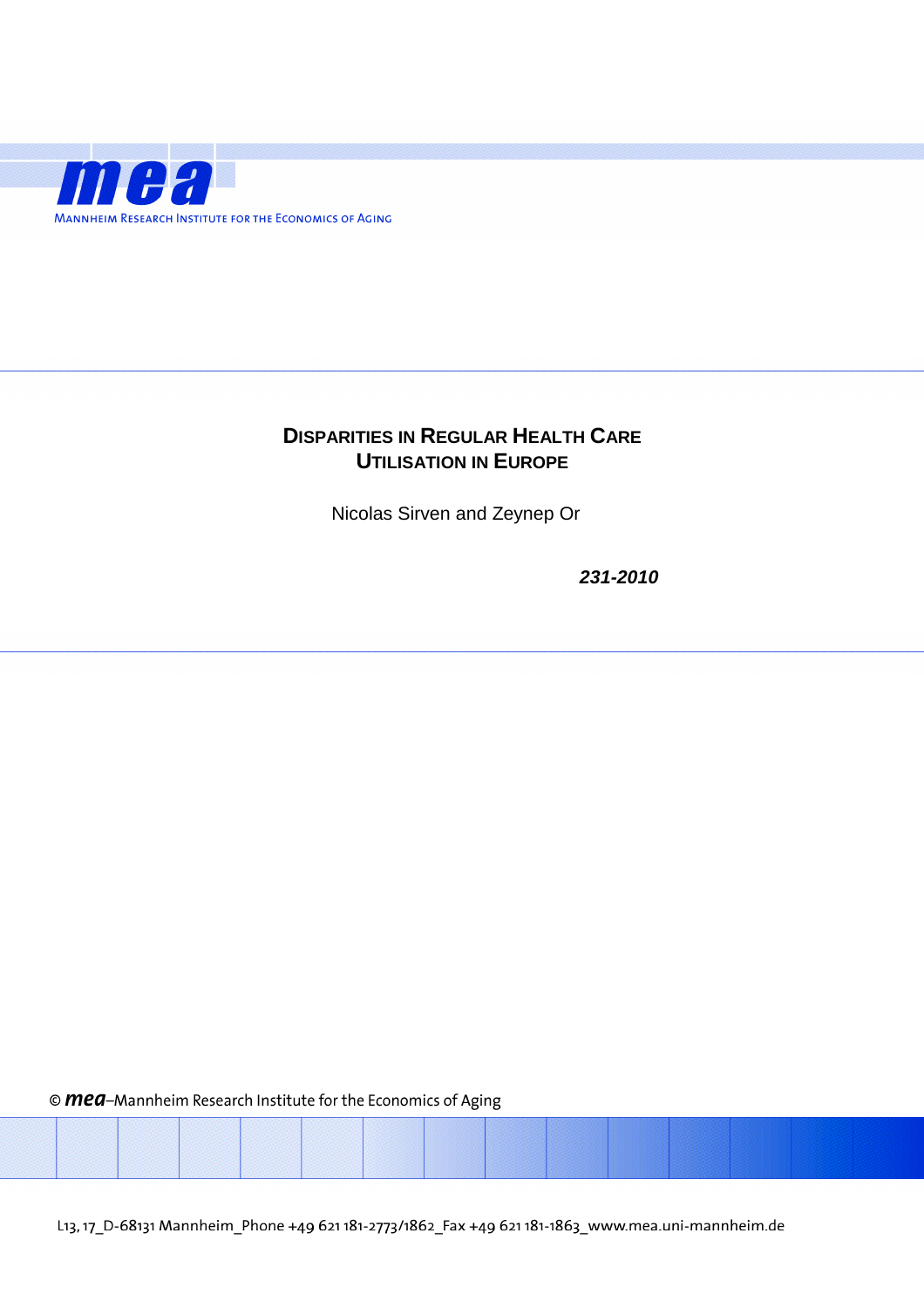# **22 Disparities in Regular Health Care Utilisation in Europe**

Nicolas Sirven and Zeynep Or

#### **22.1 Regular care use as a public health issue**

A standard doctor visit or routine check-up can be essential for maintaining good health. People who have regular checkups may identify health issues well before any symptoms show up and receive the treatment for reducing onset and complications. Many of the costly and disabling conditions can be prevented through early detection. Therefore, improving access to routine checkups is considered as an objective for the health care systems (WHO, 2002). For instance, women are advised to have regular gynaecological visits from an early age and mammography from 50 onwards. Major guidelines recommend periodic comprehensive evaluation of blood values and regular follow-up of blood pressure after a certain age (Mandel et al., 2000). Persons who have regular eye examinations may experience slower decline in vision and functional status (Ghodes et al., 2005).

Despite common recommendations and quasi universal health care coverage in all European countries, there are large differences in the utilization patterns of different health services. Even across countries with similar levels of GDP (Gross Domestic Product) per capita, the rate of using recommended services varies significantly. Moreover, there is a large body of work showing that in many countries the probabilities of seeing a doctor (and the number of visits) are not identically distributed across socio-economic groups after correcting for differences in the need for care. More specifically, a "pro-rich" bias in the use of specialist care is well demonstrated in Europe (Van Dorslaer et al., 2004; 2006). At the same time, studies show that the magnitude and direction of these inequalities vary significantly from one country to another (Hanratty et al., 2007). This may reflect different strategies for setting up and coordinating preventive and curative health care services. The level of available health resources and their organisation varies significantly across welfare states. However, the link between the organisation of health care resources and their long-term utilisation is not well understood.

In particular, little comparative information is available on different types of health service utilisation such as routine health check-ups and variations in utilisation patterns over a longer time span to compare the shift (if any) in healthcare habits of different generations. First, most studies examine the variations in care utilisation at one point in time since the usual datasets do not allow for analysing respondents' long term health care habits. Second, very few studies proposed a cross-country analysis of the disparities in different types of care utilisation. It remains unclear whether variations in health service utilisation are a generalized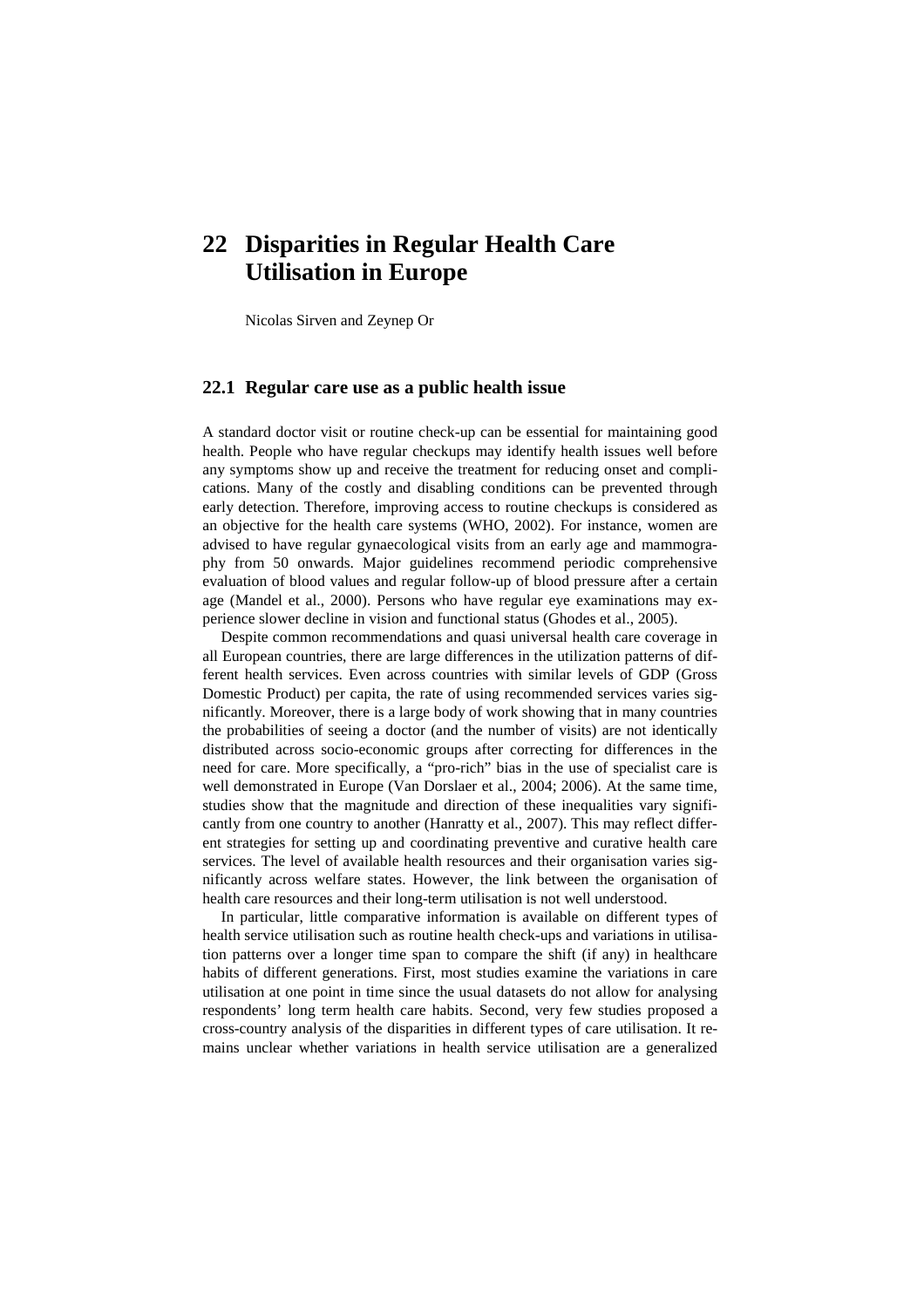phenomenon, or whether these inequalities are observed only for some services, countries and demographic groups. Third, there is little information on the evolution of health care utilisation habits of different generations and the role of health care policies in determining these utilisation patterns.

SHARELIFE provides a unique source of internationally comparable information on individual's long-term health care utilisation patterns as well as their lifecourse social, economic, and health status. It is important to identify the patterns of regular care use within and between countries and analyse the determinants of use in order to improve health policies in welfare states. The objective of this study is twofold: first, it aims to compare and investigate the determinants of health care utilisation habits over the life span of individuals across European countries. Second, the study proposes an analysis of the impact of country-specific time related macroeconomic factors which characterize welfare states. In particular, we test the role of health sector development with respect to general economic growth in determining healthcare utilisation habits.

#### **22.2 Measuring healthcare utilisation habits**

SHARELIFE provides some original information on the health care consumption habits of individuals over their life course. In particular, respondents are asked whether or not they had regular health check-ups over the course of several years. For instance: "Have you ever had your blood pressure checked regularly over the course of several years?" This differs from the usual questions on health care consumption asking if the respondents had consumed health care over a specific period (usually over the past year). The respondents are asked if they have regular check-ups for six types of care. Santos-Eggimann et al. in Chapter 21 of this volume address the issue of dental check-ups over the life course, while we focused on the five other types of care: blood pressure, blood tests, vision tests, and (for women only) gynaecological visits and mammograms. Our dependent variables are binary taking the value 1 if the respondent ever had regular health check-ups and 0 otherwise. In the descriptive analysis, the variable "age when regular health care started" is also taken into account; but this variable is not used as dependant variable in this chapter. Additional variables retained in the multivariate analysis are described below.

The information provided in SHARELIFE allows comparing the consumption patterns of different generations. In order to examine the change in healthcare utilisation patterns, we have constructed three cohorts observing the age distribution of respondents in our sample: Cohort 1 consists of people who were born between 1925 and 1934, Cohort 2 consists of those who were born between 1935 and 1944 and Cohort 3 corresponds to those born after 1945.

This data is complemented by the information collected in SHARE wave 1 (2004-05) and 2 (2006-07) providing data on the current life circumstances of in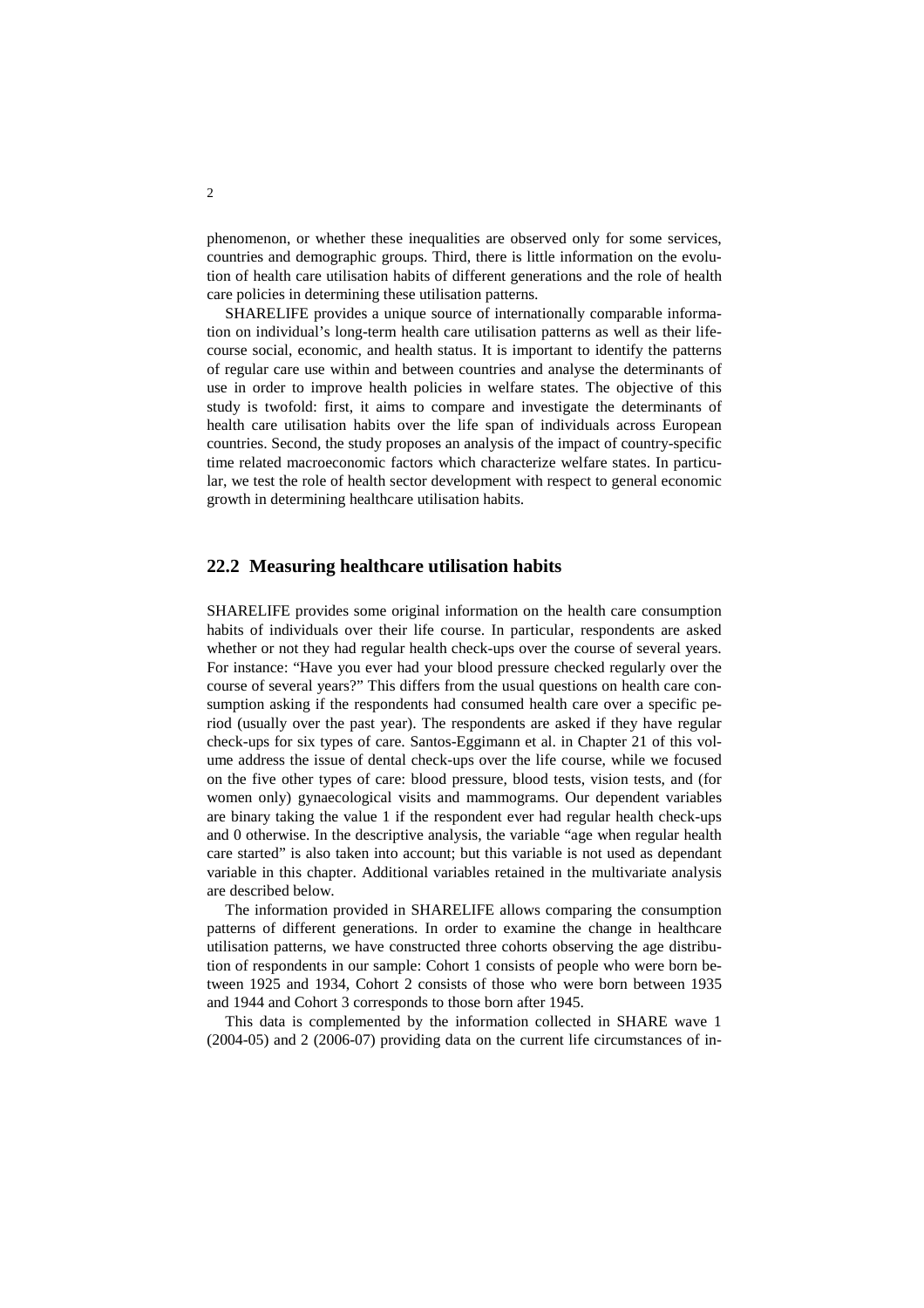dividuals aged 50 and over in 15 European countries. The sample used in this study was restricted to respondents (i) who were interviewed in at least one of the first two waves, and re-interviewed in SHARELIFE; and (ii) whose understanding of questions asked in SHARELIFE was satisfying (442 cases were deleted, 1.6% of the initial sample). The final sample includes 22251 respondents (96% of the initial sample) from 13 countries covering four Euro-regions: North (Sweden, Denmark, the Netherlands), East (Czech Republic, Poland), Continental (Belgium, Germany, Austria, France, Switzerland), and South (Spain, Italy, Greece) of which 12, 128 women.

At the individual level, we have information on both the initial and current life circumstances which might have a direct or indirect impact on individuals' care consumption habits. Moreover, we can control for general respondents characteristics: gender, age, having children and current and lifetime health status as natural determinants of care utilisation. The health status is assessed by the following variables:

- Current self-rated health (SRH): a dummy taking the value 1 if the respondents perceive her health as excellent or very good at wave 3, and 0 otherwise;
- Chronic conditions: a dummy taking the value 1 if the respondent reports 2 or more chronic illnesses (cancer, diabetes, etc.) at wave 1 or wave 2, and 0 otherwise;
- SRH at 10 years old: self-rated retrospective value of health, taking the value 1 if the respondent reports that health during childhood was in general excellent or very good, and 0 else (i.e. good, fair, or poor, or spontaneously "Health varied a great deal");
- Periods of ill health or Ever physically injured: a binary index of health, taking the value 1 if the respondent reports any periods of ill health over the life-cycle  $(>1$  year) or if she reports any physical injury over the life $cycle (>1 year);$
- For vision tests only: (i) whether or not the respondents wear glasses, (ii) a dummy taking the value 1 if the respondent declares her eyesight for seeing things at a distance (like recognising a friend across the street) is excellent or very good, and 0 otherwise.

In order to capture the socio-economic conditions of the individuals we used the following:

- Labour market situation: (i) A dummy indicating if the respondent ever worked, and (ii) a dummy taking the value 1 if the respondent is still at work at wave 3, and 0 otherwise;
- A comfort index made out of 6 items (whether or not the household's accommodation had the following when the respondent was ten years old: fixed bath, cold running water supply, hot running water supply, inside toilet, central heating, and whether or not there was a room by person) taking theoretical values between 0 (none of them) and 6 (all of the items);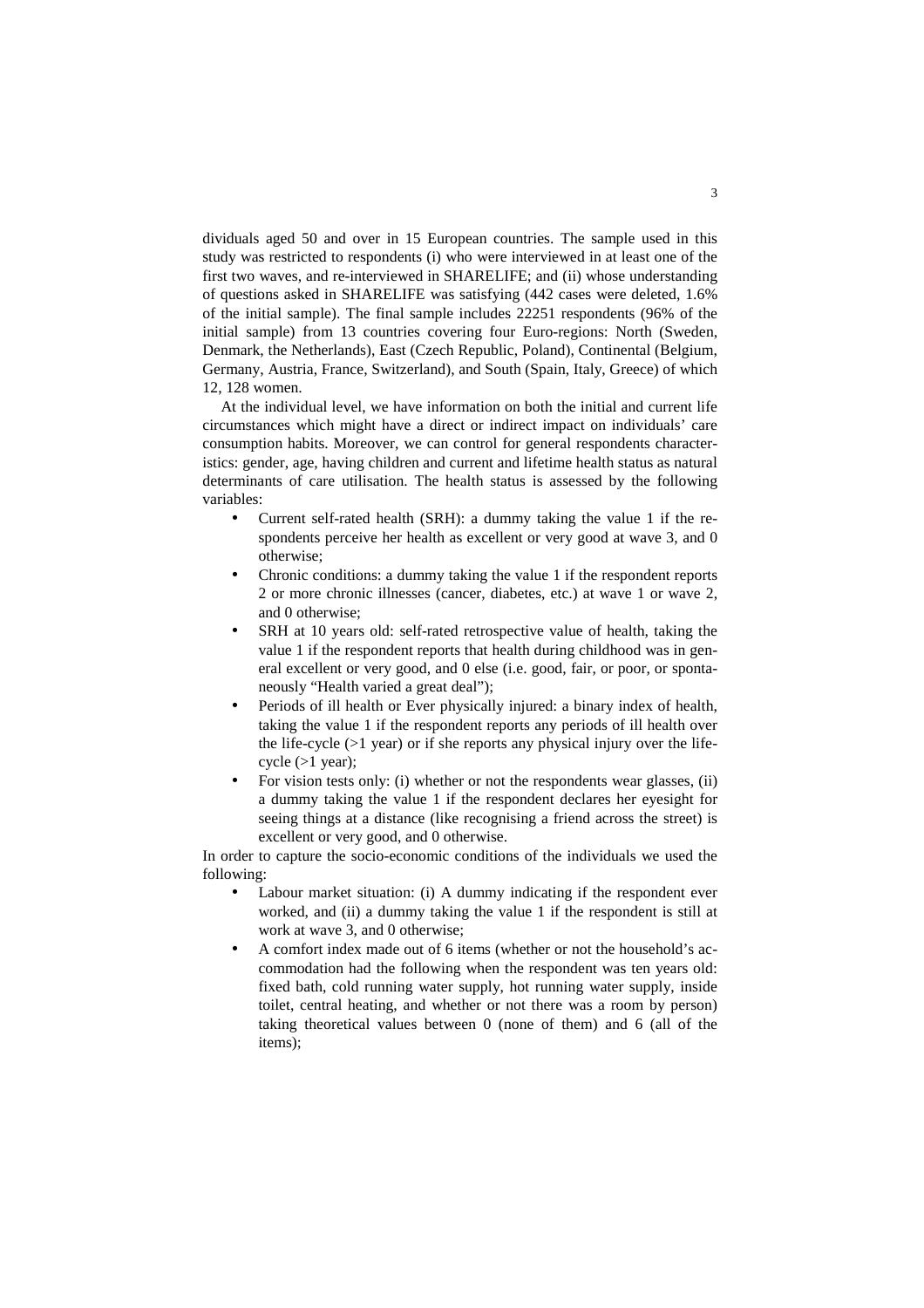- A dummy indicating if the respondent encountered any periods of Financial Hardship throughout her life;
- Assets at interview time (cross sections of three waves): the average amount of assets in Euros the respondent reports over the first two waves of SHARE. We use assets instead of last-year income, since this variable is a better indicator of economic well-being of individuals over the life course. Total assets have a smoother evolution over the life course and they discriminate better than yearly incomes which become less informative after a certain age (due to retirement and common pension schemes);
- Education: highest level of education completed (in three categories: none or primary, secondary, and tertiary);
- A set of country by cohort dummies were included in the models.

At the country level, we are interested in the role of economic development versus healthcare system in determining healthcare utilisation habits. Four variables were considered at the country level: (i) GDP per capita, (ii) Total health expenditure per capita, (iii) Public expenditures on health, and (iv) the density of practicing physicians. Country-specific time series are constructed using several editions of the OECD Health database covering the period 1975-2005. For the purposes of the regression analysis, each series is divided into three sub-periods corresponding to the economic development and health care provision for three cohorts of individuals aged in their 50s. Thus, for Cohort 1, we measure economic growth and health care supply for the period 1975-1985, for Cohort 2 the period is 1985-1995 and for Cohort 3 it is 1995-2005. For each indicator we calculated (i) the average volume/level over 10 years, (ii) the mean average annual growth rate over 10 years, and (iii) Total growth rate over 10 years.

## **22.3 Regular Health Care Use at a Glance**

Significant differences in regular health care utilisation are observed across countries and gender (Table 22.1) and across different age groups. Figure 22.1 compares the share of population having regular check-ups by age, in four country groups. Northern countries (Sweden, Denmark and the Netherlands) have lower rates of regular health check-ups for all indicators except for mammography for which the rates are significantly higher than all other countries. Southern countries (Spain, Italy, Greece) followed by the continental Europe have systematically higher check-up rates for blood tests, blood pressure tests, vision tests and gynaecological visits. The prevalence of regular health care check-ups seems to increase with age in the case of blood tests and blood pressure tests. This could be explained by the decline in health status by age. These tests become more frequent as health status deteriorates. But, no cohort or age effect is found in the case of vision tests, which is surprising as often vision deteriorates after 50 years old. As expected, the prevalence of regular gynaecological visits and mammograms is

4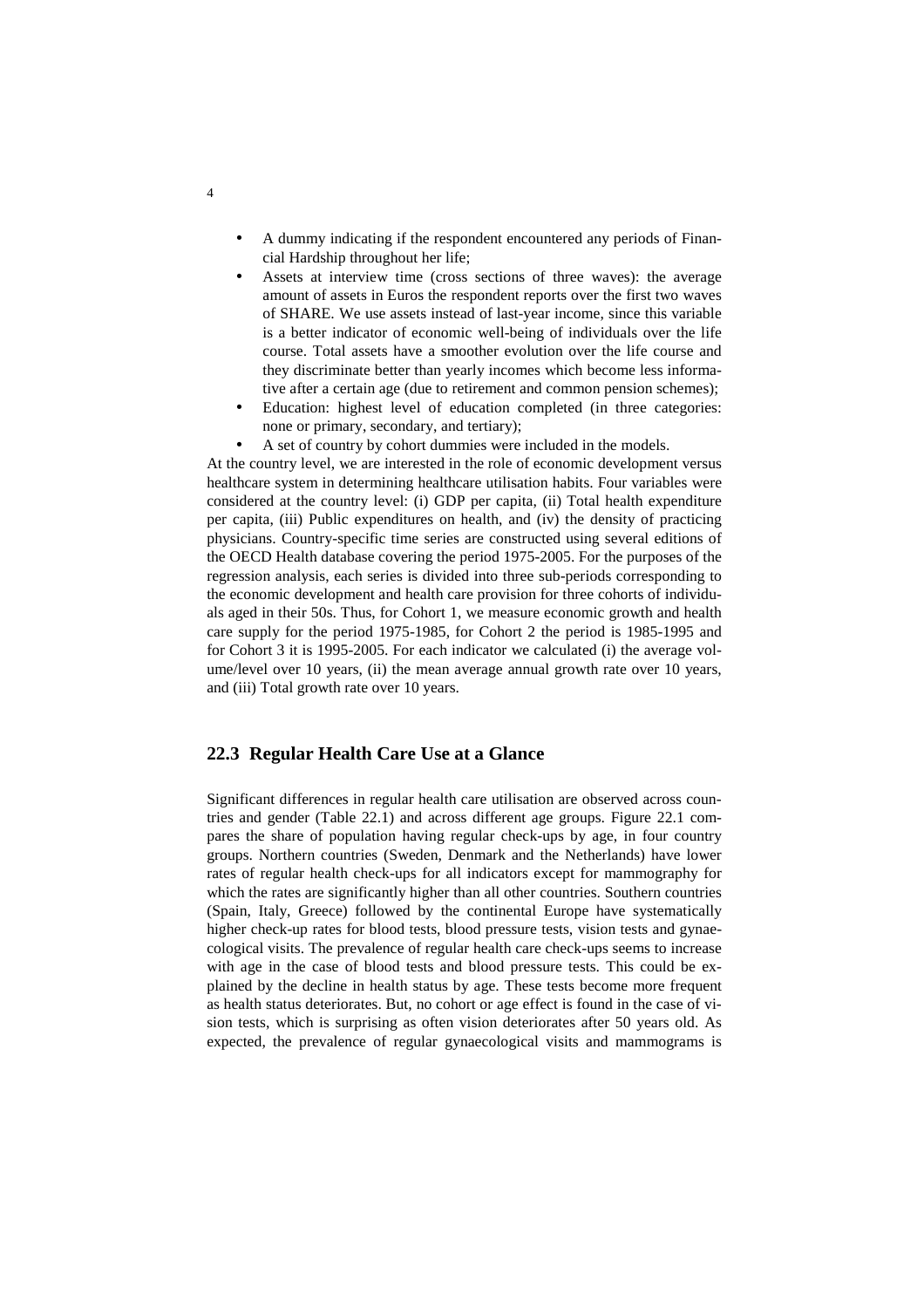higher for younger cohorts. It is interesting to note that the rate of regular mammogram use for the first cohort (oldest generation) in Northern countries is even higher than for the second cohort in all other countries which suggests that this specific preventive policy have been effectively adopted in these countries since the middle of the last century.

|             | <b>Blood tests</b> |      | Blood<br>pressure tests |      | Vision tests |      | Gynaeco. Mammo-<br>tests | grams |
|-------------|--------------------|------|-------------------------|------|--------------|------|--------------------------|-------|
|             |                    |      |                         |      |              |      | Women                    | Women |
| Country     | Women              | Men  | Women                   | Men  | Women        | Men  | only                     | only  |
| Austria     | 72.0               | 68.7 | 63.2                    | 61.7 | 77.9         | 64.9 | 74.9                     | 66.1  |
| Germany     | 69.4               | 69.9 | 65.1                    | 61.3 | 71.4         | 66.8 | 78.9                     | 45.9  |
| Sweden      | 41.4               | 52.7 | 54.6                    | 61.7 | 50.5         | 44.3 | 81.7                     | 88.9  |
| Netherlands | 51.8               | 53.0 | 62.7                    | 61.6 | 63.4         | 57.1 | 47.9                     | 83.1  |
| Spain       | 85.4               | 82.8 | 81.9                    | 73.7 | 70.0         | 64.7 | 59.8                     | 68.5  |
| Italy       | 80.8               | 79.0 | 75.7                    | 75.8 | 59.3         | 52.4 | 57.3                     | 57.7  |
| France      | 78.9               | 77.0 | 87.3                    | 88.5 | 84.8         | 82.3 | 71.9                     | 75.2  |
| Denmark     | 50.7               | 51.9 | 47.4                    | 51.2 | 47.8         | 38.0 | 56.8                     | 32.8  |
| Greece      | 89.5               | 85.3 | 82.7                    | 80.8 | 74.6         | 67.2 | 69.4                     | 46.4  |
| Switzerland | 60.9               | 65.2 | 69.6                    | 65.8 | 69.8         | 64.0 | 75.2                     | 48.4  |
| Belgium     | 83.3               | 84.4 | 84.6                    | 84.6 | 76.7         | 71.7 | 69.9                     | 71.6  |
| Czechia     | 48.5               | 53.9 | 60.1                    | 63.3 | 67.4         | 57.3 | 86.0                     | 62.3  |
| Poland      | 58.0               | 52.4 | 68.7                    | 58.2 | 56.0         | 44.6 | 51.5                     | 38.4  |
| Total       | 72.3               | 71.6 | 73.1                    | 70.8 | 68.8         | 63   | 67.1                     | 58.6  |

**Table 22.1:** Population having ever had regular health check-ups, by gender, in %

Note: Calibrated individual weights used.

Figure 22.1: Population having regular health check-ups, frequencies by Euro-regions and age-class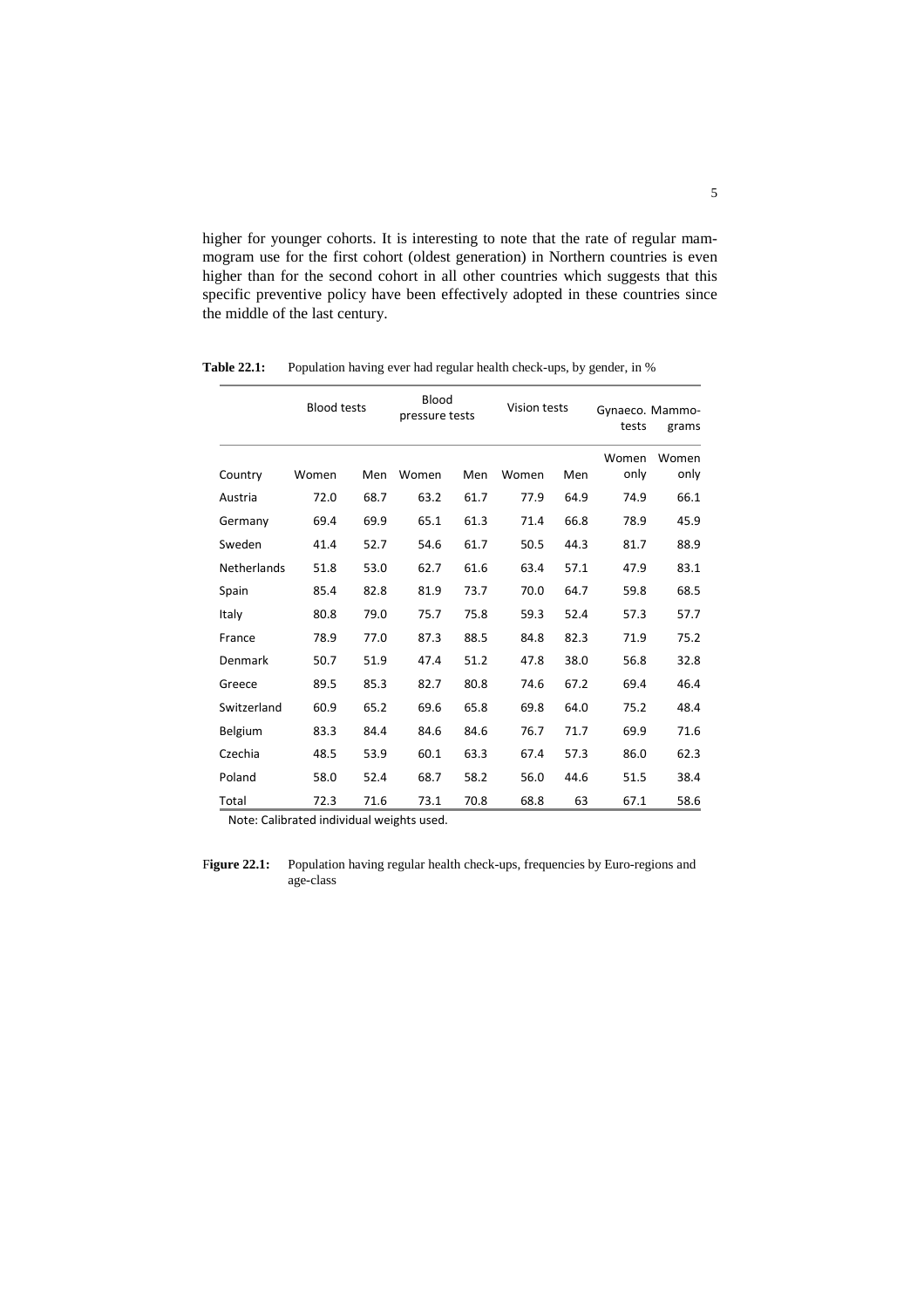

Source: SHARELIFE (2008-2009). Calibrated individual weights used.

Additional information on the health care utilisation habits provides useful insights. Figure 22.2 demonstrates the shift in health care utilisation behaviour for three cohorts. It shows that (i) the mean age for starting regular health check-ups is decreasing at each new cohort (except for mammography), and (ii) the prevalence/use of regular health check-ups increases at each new cohort. For example, the age of starting regular check-ups for blood pressure has been dropped from after 70 years old for the first cohort (born between 1925 and 1935) to around 50 for the third cohort (born between 1945-1955). It is also interesting to note that for the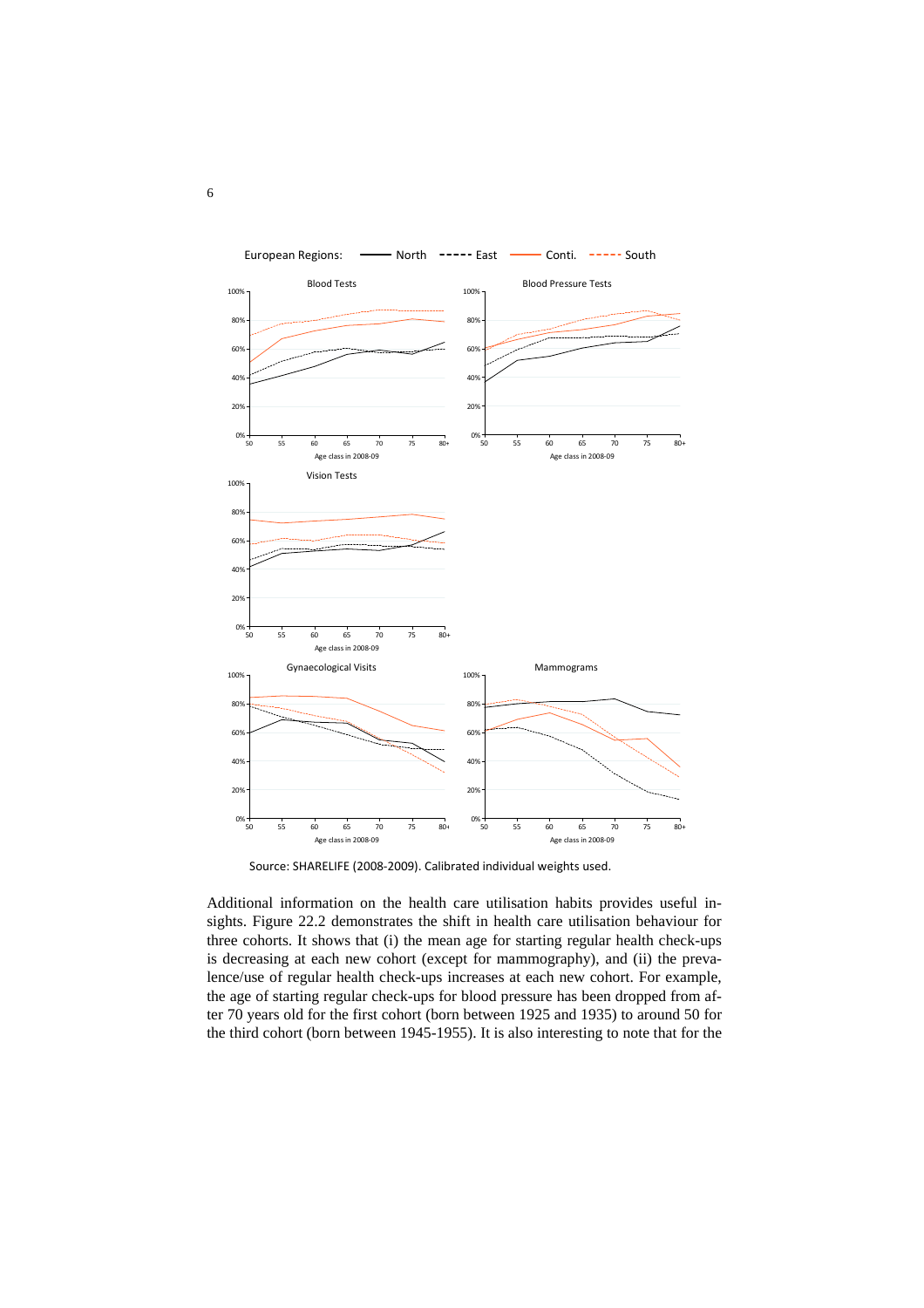later cohorts there is a little "peak" around 20 years old concerning blood tests, blood pressure and vision tests, suggesting that new cohorts (especially post-war ones) may have benefitted from prevention policies at an early age. Regular gynaecological visits and mammograms follow a somehow different pattern since the period of start for these tests is age-specific: around 20 years old for the former (child bearing age) and around 50 years old for the latter. Therefore, no significant shift in starting age was expected. Nonetheless, there is a visible upward shift in the prevalence of women having regular gynaecological visits and mammograms at each new cohort. Such differences suggest a significant change over the past 40 years in health care consumption habits of European populations which might partly explain improving health outcomes.

**Figure 22.2:** Age at the start of regular health check-ups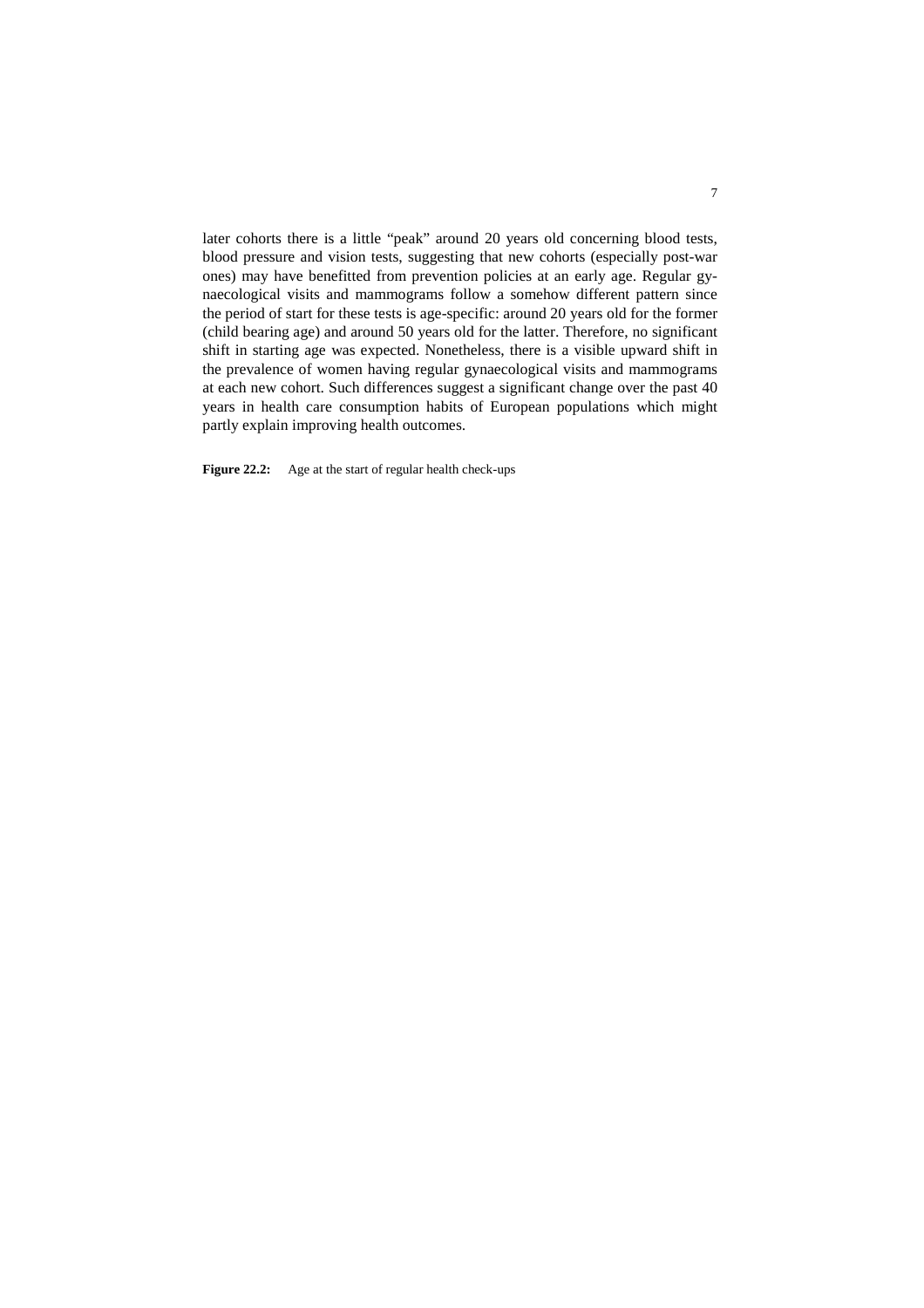

Source: SHARELIFE (2008-2009). Calibrated individual weights used.

Figure 22.3: Reasons given for non-regular health check-ups, frequencies by Euro-regions and cohort of birth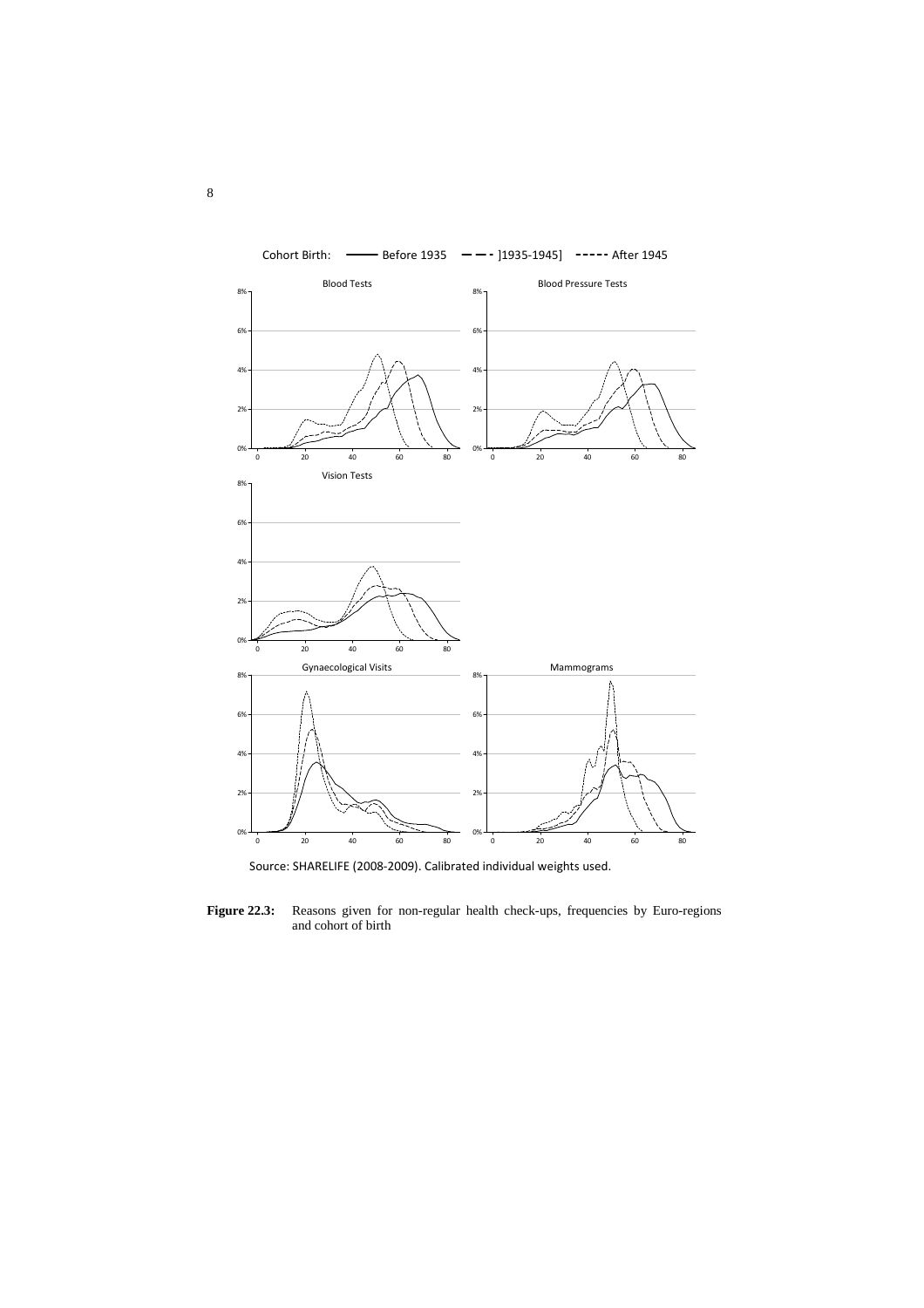

Source: SHARELIFE (2008-2009). Calibrated individual weights used.

Figure 22.3 provides some information on the reasons given for not having regular health care check-ups. "Not considered to be necessary" is the main motive cited to explain why respondents do not use regular health care: more than 80% of the cases for blood tests, blood pressure, and vision tests, and about 70% for gynaecological visits and mammograms. While this pattern remains constant across cohorts, there seems to be some variations across euro-regions in particular for gynaecological visits. The results show that about 20% to 30% of the population have other reasons for not using regular care: not affordable, not covered by health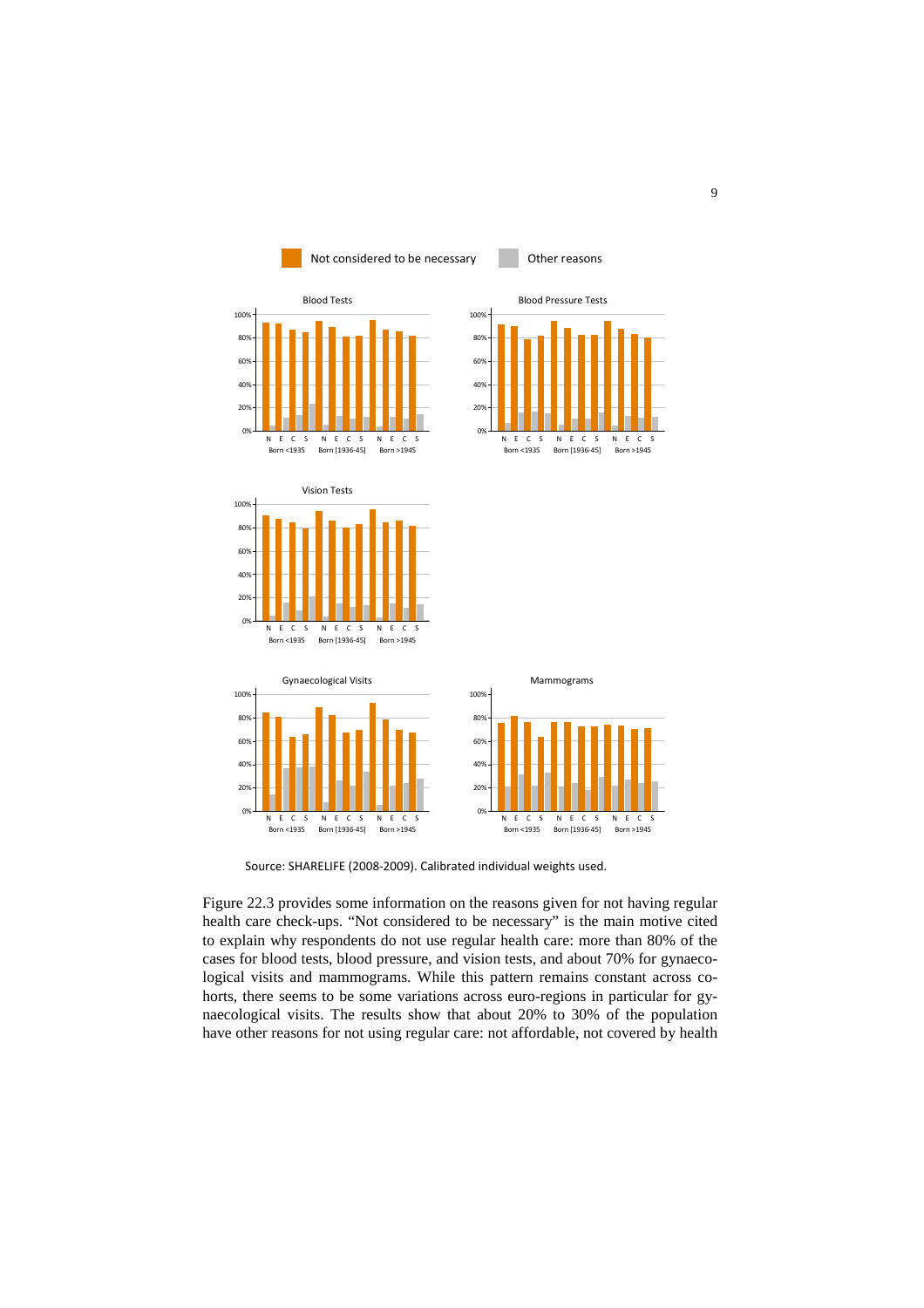insurance, did not have health insurance, time constraints, not enough information about this type of care, not usual to get this type of care, no place to receive this type of care close to home, etc. Clearly, the importance of these issues depend directly on the health care system design and need to be tackled by appropriate health policies in different countries. Furthermore, the item "Not considered to be necessary" could also capture confounding reasons like being in good health, or having little information about prevention. Note that while the prevalence of regular health check-ups has been increasing at each generation (Figure 22.2), the major reason for not having regular health care has not changed over the three generations. This suggests that there is room for improvement in all countries through public information and education strategies.

## **22.4 Determinants of individual healthcare habits**

A general finding in the literature is that privileged people in terms of socioeconomic conditions (education, income, etc.) have a higher propensity to use specialist care. Although this result is well established on cross-sectional and panel data (where care utilisation is investigated over the last year or the last six months), little is known on variations in different types of health services which can have a direct impact on individuals' health and wellbeing. Moreover, health care utilisation over the life-cycle may have a different pattern than health care consumption at a given point. SHARELIFE retrospective data allow for examining consumption habits of individuals over their life course. In order to establish the determinants of regular health care utilisation at the individual level, separate Logit models are run for each dependant variable indicating whether or not individuals ever had regular blood test, blood pressure, vision test, gynaecological visits and mammography. The models control for the following variables at the individual level: general individual characteristics (having children, age and gender), health status, socio-economic conditions (Box 2). Moreover, a series of country and cohort dummies are used for taking into account unobserved heterogeneity across countries and cohorts. Note that in the present analysis individual level observations are nested naturally in cohorts and in countries. Hence we define 39 clusters  $(C)$  corresponding to the interaction between countries  $(J=13)$  and cohorts  $(T= 3)$ .

Results of the logistic regression analysis (Table 22.2) suggest that, all else being equal, men have higher propensity to have regular blood pressure tests than women but lower propensity to have regular vision tests. In addition, controlling for the cohort effects, gynaecological visits and mammograms decrease with age (within cohorts). Age is not significant for other regular health care check-ups. We also note that women with children have significantly higher propensity to have regular gynaecological visits and mammograms, which may suggest that having children has a longer term impact on women's care utilisation habits.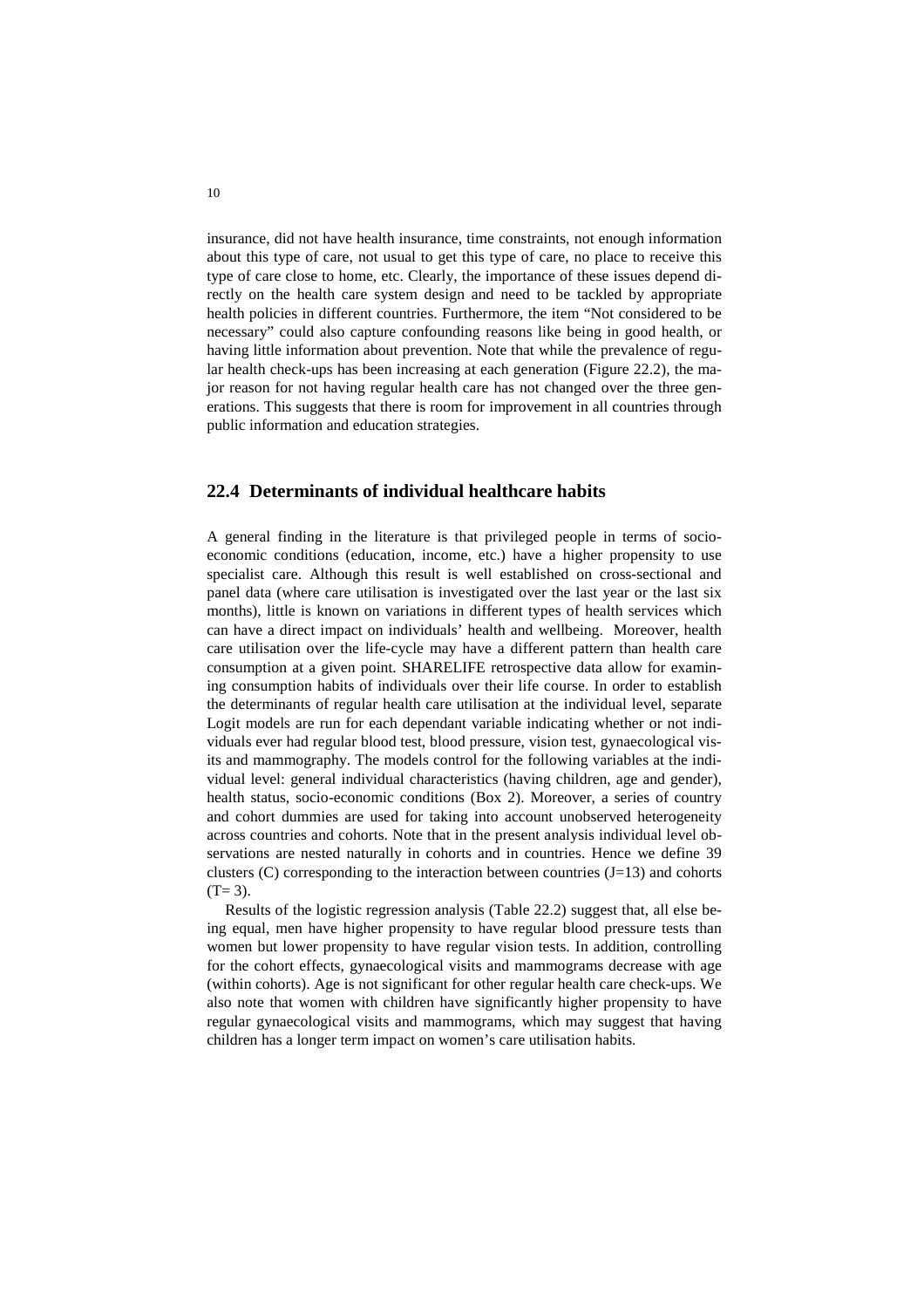| <b>Dependent variable</b>            | <b>Blood</b><br>pressure | <b>Blood</b><br>tests    | <b>Vision</b><br>tests | Gynec.<br>visits | Mammo-<br>grams |
|--------------------------------------|--------------------------|--------------------------|------------------------|------------------|-----------------|
| Male                                 | $1.076**$                | 1.106                    | $0.744***$             |                  |                 |
| Age at Wave 3                        | $1.030*$                 | 1.026                    | 1.016                  | $0.954**$        | $0.942*$        |
| With Children                        | 1.116                    | 1.134                    | $1.121**$              | $1.487***$       | $1.226***$      |
| Secondary Education                  | 1.005                    | 1.004                    | $1.281***$             | $1.373***$       | $1.357***$      |
| <b>Tertiary Education</b>            | 0.962                    | 1.04                     | $1.401***$             | $1.544***$       | $1.592***$      |
| SRH when child                       | $1.153***$               | $1.149***$               | 0.992                  | 0.983            | $1.024**$       |
| Periods of ill health   in-<br>jured | $1.396***$               | $1.441***$               | $1.210***$             | $1.095***$       | $1.127***$      |
| SRH at Wave3                         | $0.796***$               | $0.817***$               | 0.987                  | 1.054            | 1.028           |
| 2+ Chronic illnesses                 | $2.521***$               | $2.597***$               | $1.365***$             | $1.111**$        | $1.260***$      |
| Wear glasses                         |                          | $\overline{\phantom{a}}$ | $2.544***$             |                  |                 |
| Eyes distance<br>(excellent/v.good)  |                          |                          | $0.877***$             |                  |                 |
| Did you ever work?<br>$(ref. = yes)$ | $1.224***$               | $1.432***$               | $1.246***$             | $1.383***$       | $1.605***$      |
| At work at Wave 3                    | 1.007                    | $0.951***$               | $1.187***$             | 1.099            | $0.874**$       |
| Periods of financial<br>hardship     | 0.932                    | 0.984                    | 1.006                  | 1.048*           | 0.995           |
| Childhood comfort index              | 0.995                    | 0.989                    | $1.011***$             | $1.063***$       | 1.005           |
| <b>Assets Quartile 2</b>             | 1.015                    | 1.032                    | $1.188***$             | $1.111***$       | $1.106***$      |
| <b>Assets Quartile 3</b>             | 1.062                    | $1.097***$               | $1.158***$             | $1.218***$       | 1.422***        |
| <b>Assets Quartile 4</b>             | $0.974*$                 | $1.084***$               | $1.149***$             | $1.263***$       | 1.489***        |
| Obs.                                 | 22251                    | 22251                    | 22235                  | 12128            | 12128           |
| Pseudo R <sup>2</sup>                | 0.112                    | 0.137                    | 0.092                  | 0.112            | 0.19            |

**Table 22.2:** Determinants of Regular Health Care Use (Odds-Ratios, Logit Estimates)

Note: \*\*\* p<1%; \*\* p<5%; \*p<10%. Country-cohort fixed effects included but not shown in the table. Categories not shown are reference categories (female, without children, primary education, and assets quartile 1.

The results concerning the impact of health are consistent with the literature: reporting an excellent or very good health status at wave 3 is associated with a lower propensity to have regular blood pressure tests and blood tests, while no impact on the other types of services. On the other hand, having 2 or more chronic illnesses increases the odds of using all types of health services regularly including vision tests. Moreover, having experienced long periods of ill health or having been severely injured appear to increase significantly the propensity to use regular health care. Note that the retrospective self-rated health status in childhood is also asso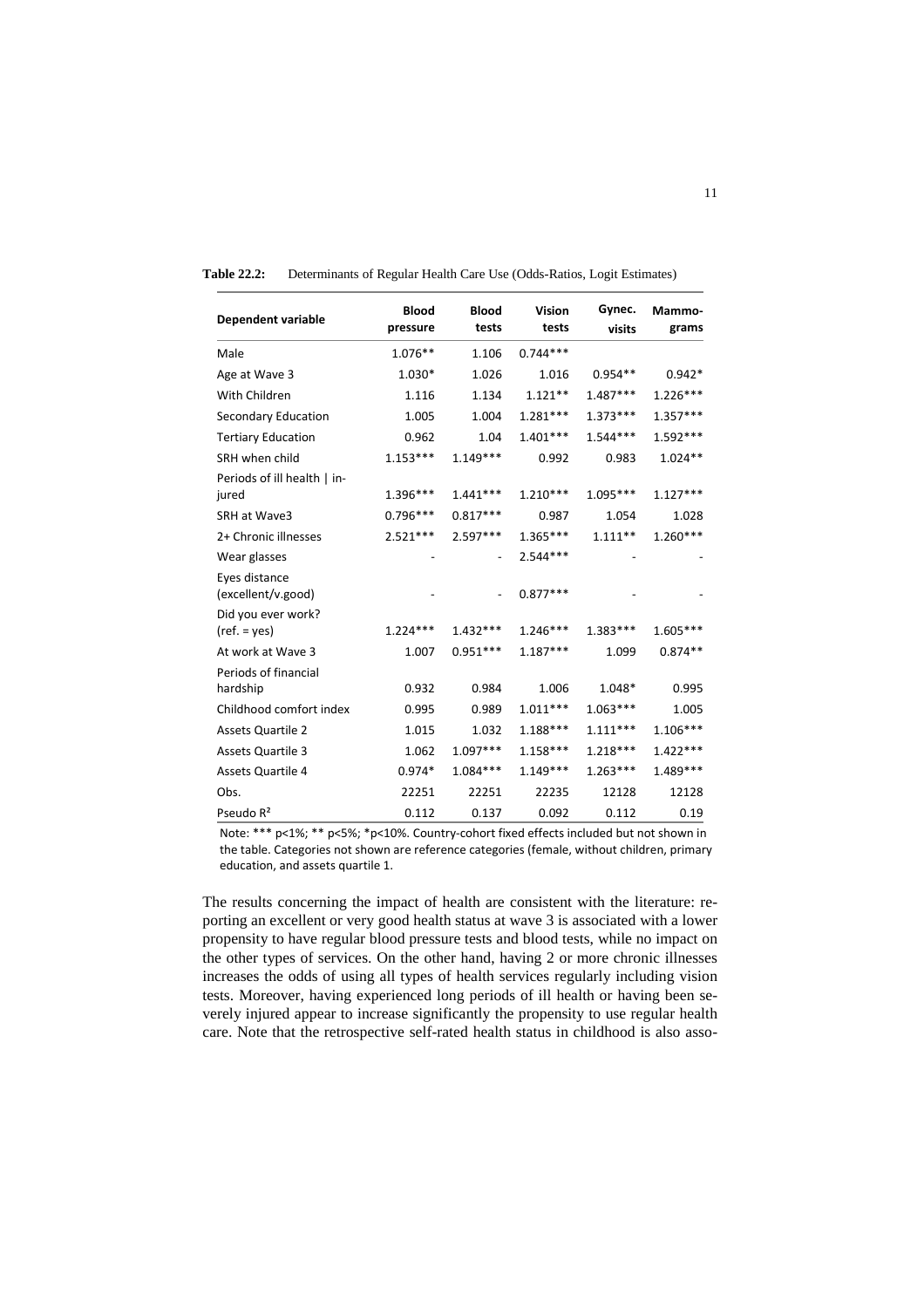ciated with regular blood pressure and blood test use, as well as regular mammograms: good child health increases the propensity to have these tests regularly.

As to the impact of socio-economic conditions, we first note that, all else being equal, the impact of socio-economic variables is stronger for vision tests, gynaecological visits, and mammograms which are performed by specialists or depend on referral from specialists. Blood pressure tests, usually carried out regularly by generalists, appear to be distributed more equitably. Second, people with high levels of assets have significantly higher propensity to use regularly all of the health services, except blood pressure tests. Controlling for other socio-economic variables and health status, the odds of having regular gynaecological visits are 26% higher for people with highest level of assets (4th quartile) compared to those with lowest asset levels. Furthermore, controlling for assets levels, higher levels of economic comfort during childhood also seem to increase the odds of having regular vision tests and gynaecological visits. Third, even after the impact of economic conditions taken into account, the education appears to be a significant determinant of regular care utilisation. All else being equal, the odds of having regular gynaecological visits and mammograms are 50% higher for women having tertiary education compared to those having only primary education. Finally, having a job or being in the labour market has a mixed effect on regular health care use. On the one hand, having ever worked is the most important determinant of regular care utilisation for all services. The odds of having regular blood test are 43% higher for people who have had a job one time in their life compared with those who have never worked. The Odds ratios are 1.6 for mammography, 1.4 for gynaecological visits and 1.2 for blood pressure and vision tests. This may reflect the existence of preventive policies introduced through work place regulations but also the insurance status which may depend directly on work status in some countries. On the other hand, controlling for age, having a job at the time of the survey seems to reduce propensity to have regular blood test and mammography. This may suggest the higher time cost of health care for those who are actively in the labour market.

## **22.5 Exploring cross-country differences in healthcare habits**

The results from Table 22.2 show that, adjusted for the individual differences in health and living conditions, there is still significant heterogeneity in regular care utilisation between countries and cohorts. For example, the Logit coefficients presented in Figure 22.4 give the propensity of using regular blood tests by country and by cohort, after controlling for individual characteristics of respondents. They indicate that there is a north-south gradient in the propensity to have regular blood tests. These findings corroborate previous findings from Figure 22.1, and allow disentangling country effects from cohort effects.

**Figure 22.4:** Propensity to have regular blood tests, by cohort and country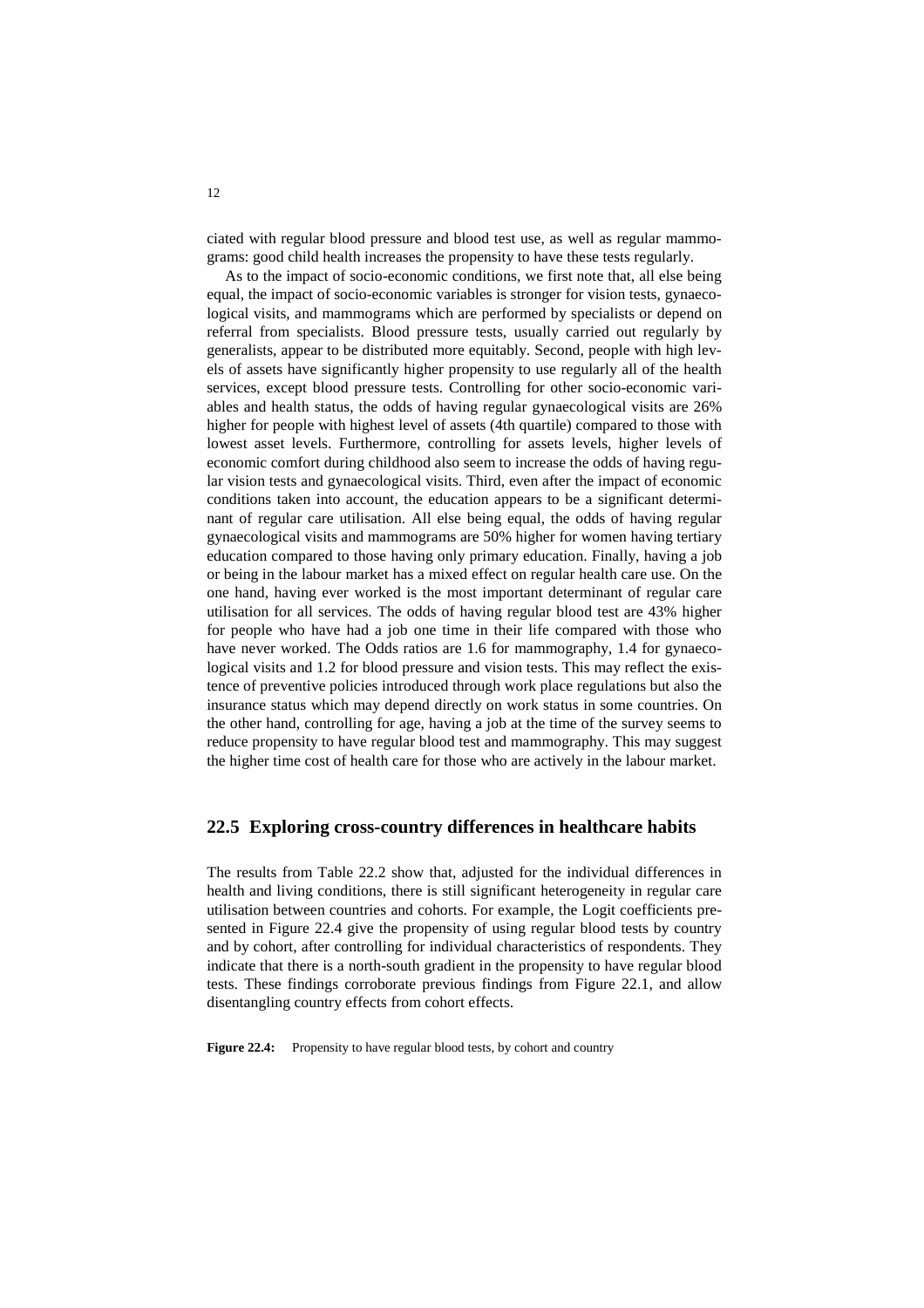

Reference is AT1 (Austria, Cohort 1: Before 1935).

In order to explain these differences in regular care use across countries and cohorts, we estimated panel data models with time fixed effects. The coefficients of country/cohort clusters (fixed effects) for each type of regular heath care are used as a new dependant variable to be regressed on a set of country-cohort level context variables. Cohort 1 for Poland and the Czech Republic were removed from this analysis because some context variables were not available for the period 1975-1985 for these two clusters.

In these models, we test for the impact of general economic development of a country (GDP) and the resources devoted to health care system on health care utilisation patterns of country/cohorts. As presented before we have three variables for measuring overall health system resources. These health care variables are introduced one by one in the equations together with the GDP. This probably captures better the general economic and health care conditions for each cohort in different countries. It also allows "isolating" the effect of health care policies on regular care use from the confounding influence of economic growth. For sake of simplicity, only the significant results are displayed in Table 22.3 (Comprehensive results are available from the authors upon request).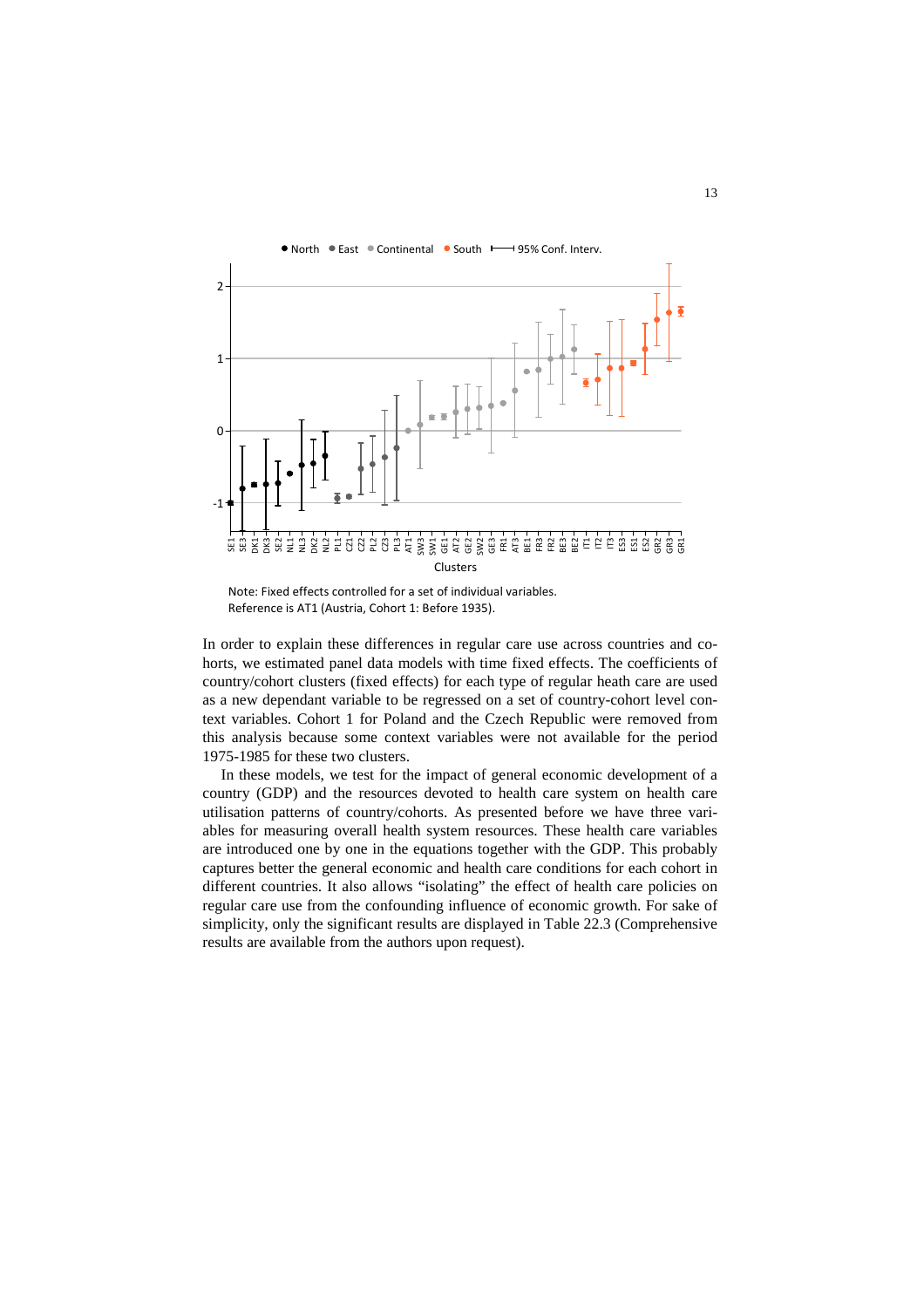| <b>Table 22.3:</b> | Determinants of cross-country differences in regular health care use |
|--------------------|----------------------------------------------------------------------|
|                    | (odds ratios)                                                        |

| Dep. var: coeffs. of clusters<br>from logit models:                      | <b>Blood</b><br>pressure | <b>Blood</b><br>tests | <b>Vision</b><br>tests | Gynec.<br>visits | Mammo-<br>grams |
|--------------------------------------------------------------------------|--------------------------|-----------------------|------------------------|------------------|-----------------|
| Model 1                                                                  |                          |                       |                        |                  |                 |
| GDP per capita, Mean average<br>annual growth rate (over 10<br>years)    | $0.810*$                 | 0.84                  | 0.84                   | 0.842            | 0.993           |
| THE per capita, Mean average<br>annual growth rate (over 10<br>years)    | $1.265**$                | $1.244*$              | $1.210**$              | 1.038            | 1.069           |
| Model 2                                                                  |                          |                       |                        |                  |                 |
| GDP per capita, Total growth<br>rate (10 years)                          | 0.982                    | 0.985                 | 0.986                  | 0.986            | 0.997           |
| THE per capita, Total growth<br>rate (10 years)                          | $1.017**$                | $1.016*$              | $1.014**$              | 1.003            | 1.007           |
| Model 3                                                                  |                          |                       |                        |                  |                 |
| GDP per capita, Average (over<br>10 years)                               | 0.999 ***                | $0.999***$            | $0.999***$             | 1.000            | 1.000           |
| Practising physicians - Density<br>/1000 pop. Average (over 10<br>years) | $1.400***$               | $1.525***$            | $1.241*$               | $1.331*$         | 1.053           |
| Time Fixed Effects Model                                                 |                          |                       |                        |                  |                 |
| Model 4                                                                  |                          |                       |                        |                  |                 |
| GDP per capita, Mean average<br>annual growth rate (over 10<br>years)    | $0.784*$                 | 0.817                 | 0.807                  | 0.844            | 1.037           |
| THE per capita, Mean average<br>annual growth rate (over 10<br>years)    | $1.291***$               | $1.263*$              | $1.230**$              | 1.021            | 1.059           |
| Model 5                                                                  |                          |                       |                        |                  |                 |
| GDP per capita, Total growth<br>rate (10 years)                          | $0.979*$                 | 0.982                 | 0.982                  | 0.986            | $\mathbf{1}$    |
| THE per capita, Total growth<br>rate (10 years)                          | $1.019**$                | 1.018*                | $1.015**$              | 1.002            | 1.006           |
| Model 6                                                                  |                          |                       |                        |                  |                 |
| GDP per capita, Average (over<br>10 years)                               | $0.999***$               | $0.999***$            | $0.999***$             | 1.000            | 1.000           |
| Practising physicians - Density<br>/1000 pop. Average (over 10<br>years) | 1.962 ***                | $2.160***$            | 1.289                  | $1.719**$        | 1.282           |

Note: THE = Total health expenditure. GDP & THE at NCU 2000 GDP price levels. \*\*\* p<1%; \*\* p<5%; \*p<10%

14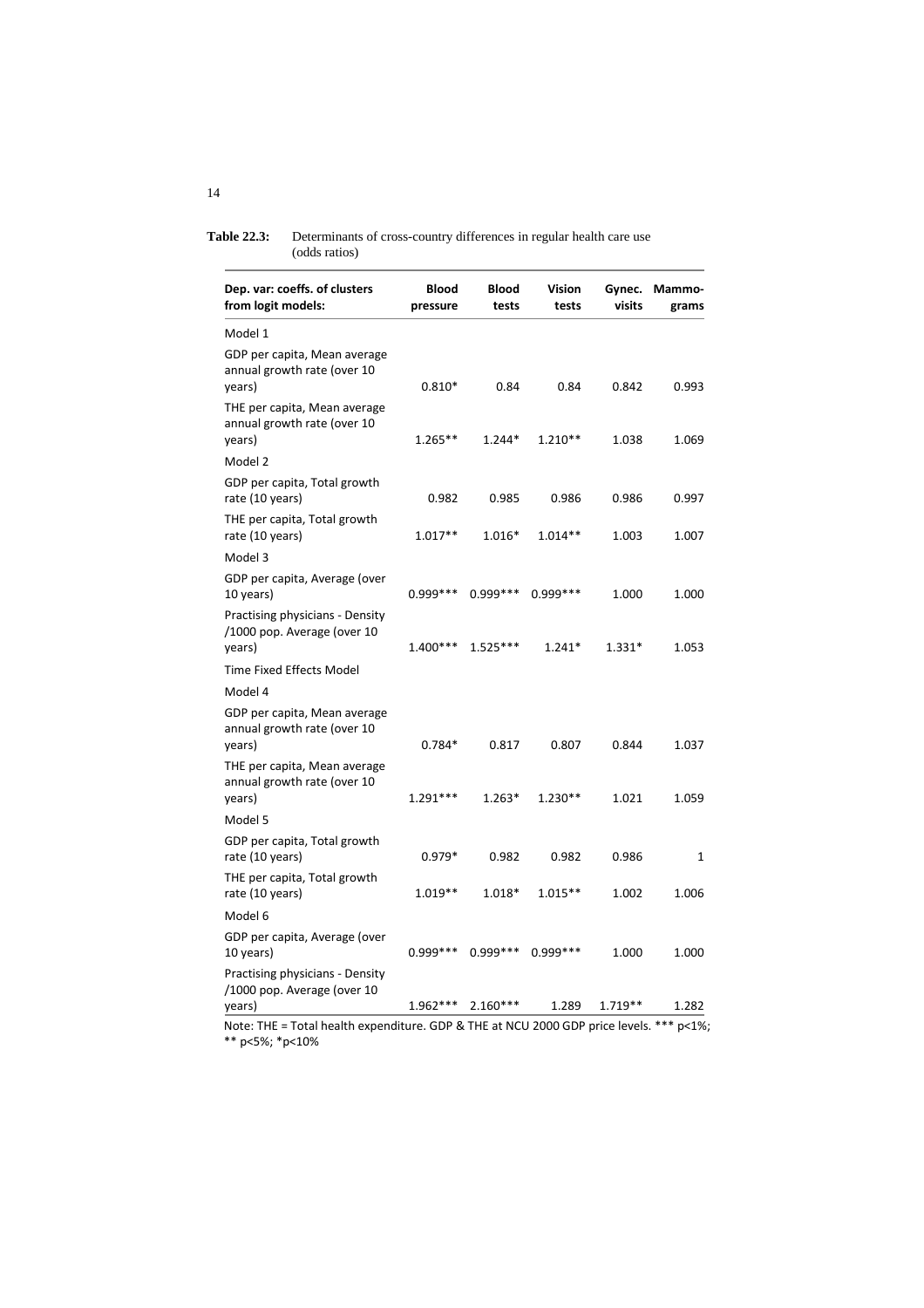The results suggest that physician density has a significant impact on the utilisation of most health services. The propensity to have regular blood pressure, blood tests, vision tests, gynaecological visits is significantly higher in country/cohorts where the number of physicians per capita is higher. However, concerning mammography, there is no significant impact of physician density on their regular utilisation. This is not surprising since in most countries, breast cancer screening is also carried out within specific targeted programmes mobilising different resources, while all the other services require a physician contact/visit. In addition, controlling for GDP growth, individuals who were in countries and cohorts where the average growth rate in health expenditure was higher, have a higher propensity to use regular health check-ups for blood pressure, blood and vision tests. The health expenditure growth (in real terms) reflects probably the overall investment effort in healthcare by period and by country and may indicate improvement in availability (easier access) of services. It is interesting to see that controlling for health care resources, GDP growth does not have any significant impact on individuals' care consumption habits. There is even a small negative impact on the use of blood pressure tests, which may suggest that during the periods of rapid economic growth, time cost for healthcare is higher and less attention is paid to health (Ruhm, 1996). When time invariant effects are taken into account (cohort effects), cross-country differences in Europe in terms of the prevalence of regular health care utilisation is partly explained by national strategies regarding the provision of practising physicians and overall investment in health care.

## **22.6 Conclusion**

This study provides some new evidence on the variations of health care utilisation habits of different cohorts in 13 European countries. We found that while there is a general shift toward more regular and preventive care utilisation in all countries; there are still significant differences between countries and cohorts.

Our results confirm that there are significant social inequalities in the life time regular utilisation of health care services allowing for early detection and prevention, after correcting for differences in the need for care over the life-cycle. Individuals with higher levels of education and assets have a higher propensity to have regular use of blood tests, vision tests, gynaecological visits, and mammograms. The impact of education is significant even after controlling for income and occupation. We also find that social inequalities are stronger for services provided by specialists.

There is also evidence that, once the individual effects have been isolated, cross-cohort and country differences in the prevalence of regular care use are partly associated with national health policies. Controlling for GDP growth, physician density also appears to be a significant determinant of regular utilisation of